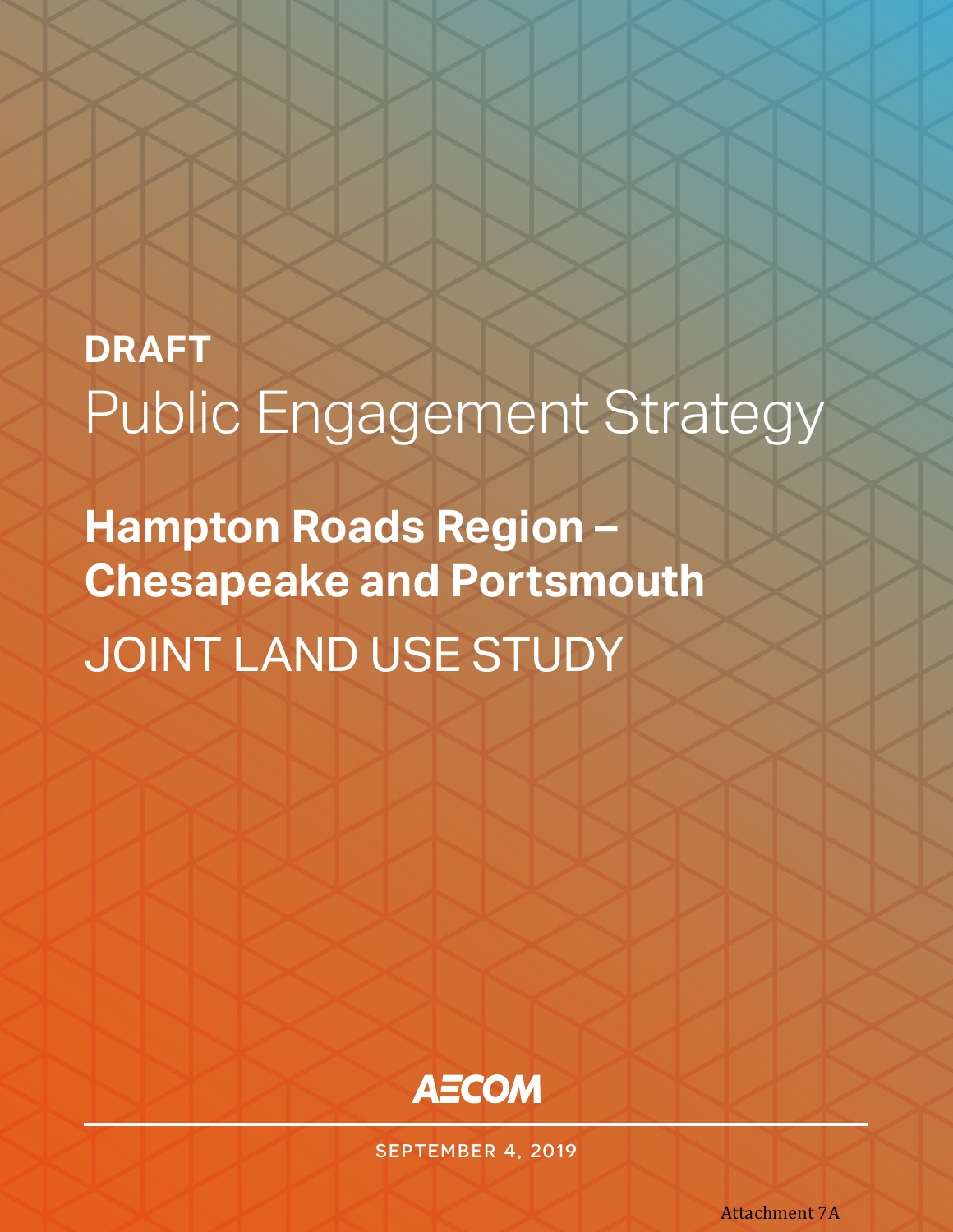# **TABLE OF CONTENTS**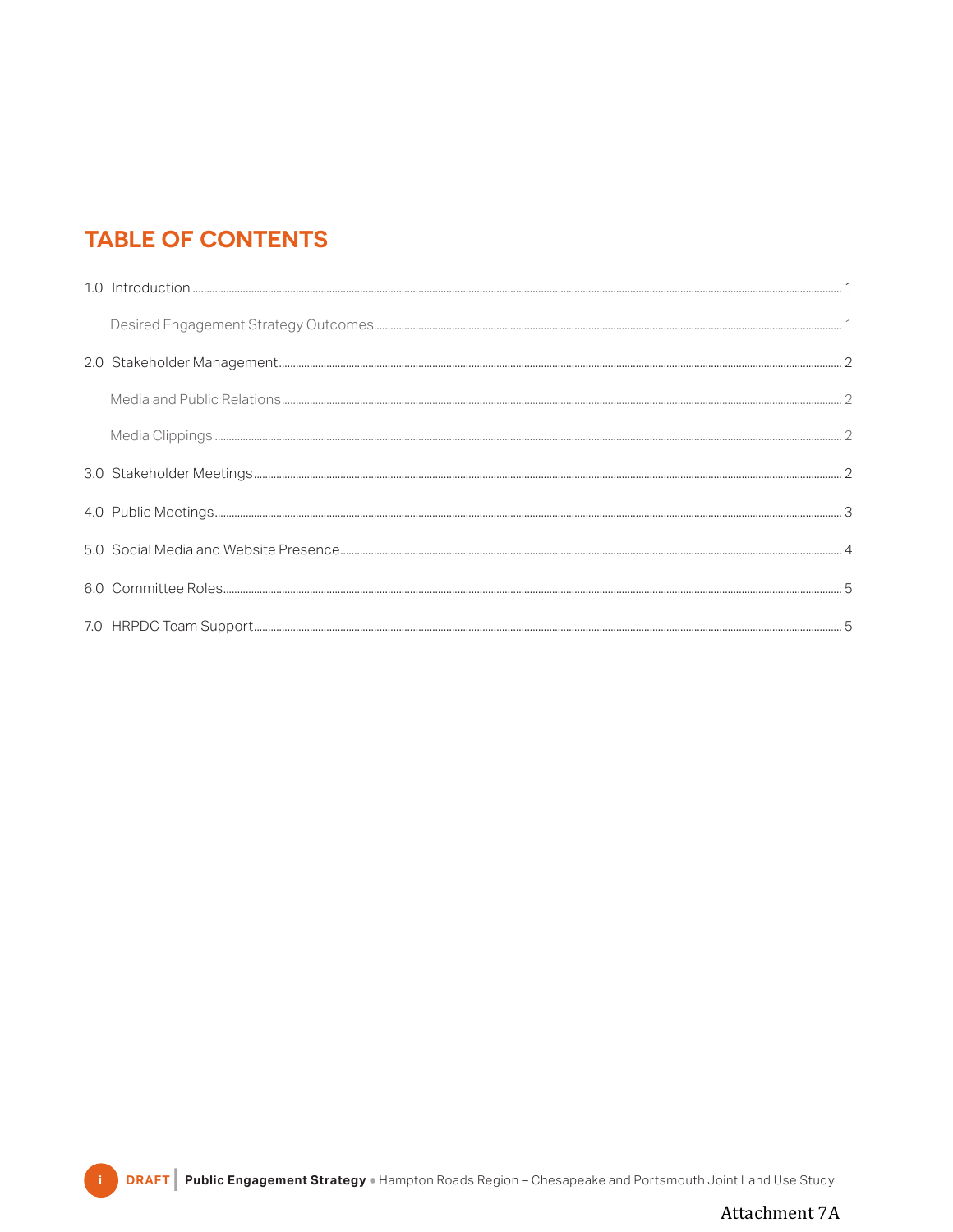# <span id="page-2-0"></span>**1.0 INTRODUCTION**

This document serves as the Public Engagement Strategy for the Hampton Roads Region - Chesapeake and Portsmouth Joint Land Use Study (JLUS). The JLUS seeks to create a longterm planning partnership that protects the quality of life in the participating local communities and enhances the military missions associated with the various military installations in the study area. The study will emphasize ways to promote coordination and compatible growth; understand the economic impact of the installations; and preserve critical civilian and Department of Defense capabilities and assets. The JLUS will look at various factors associated with land use and development, transportation, parking, recurrent flooding, and sea level rise that have the potential to create challenges for military readiness.

The JLUS is a community-driven, cooperative process among the cities of Chesapeake and Portsmouth, the Commonwealth of Virginia, and Navy installations in both cities: Naval Support Activity (NSA) Hampton Roads – Portsmouth Annex (Naval Medical Center Portsmouth); Naval Station Norfolk – Navy Supply Center (NSC) Craney Island Fuel Terminal; Naval Support Station Norfolk Naval Shipyard (NNSY); and Norfolk Naval Shipyard associated properties including The Village at New Gosport and Stanley Court, Scott Center Annex, and South Gate Piers, and St. Julien's Creek Annex. The Hampton Roads Planning District Commission (HRPDC) is serving as the primary project sponsor.

Per the contract, the overall schedule for the study currently extends to March 31, 2020 but will likely be extended to December 31, 2020 to accommodate additional analyses requested by the JLUS partners. An extension of the schedule could affect proposed dates for meetings in later phases of the project.

This study involves multiple stakeholders, both public and private sectors, with varied needs. The public engagement strategy will engage

stakeholders from the military, maritime, economic development, municipal, regulatory, environmental, and civic communities. It is imperative that the public engagement strategy for the JLUS be transparent, robust, and inclusive.

This document outlines an array of tools that will be utilized to engage the public during the planning process, including:

- HRPDC Facebook Social Media
- HRPDC Project Website
- Locality websites
- 2 Fact Sheets
- 48 Stakeholder Interviews
- 9 Public Meetings
- 3 Press Releases (1 per public meeting series)
- Policy Committee (5 meetings)
- Technical Committee (7 meetings)
- 3 Print Ads (1 per meeting series)

These tools will be integrated and leveraged to reach the greatest number of stakeholders and citizens possible. We will provide every reasonable opportunity for public input throughout the JLUS process.

## **Desired Engagement Strategy Outcomes**

- A more informed public
- Timely updates via social media and project webpage
- Transparent communication and project updates
- Timely responses to inquiries from the media and the public
- Documentation of all public input, media coverage and opportunities for engagement in the final JLUS document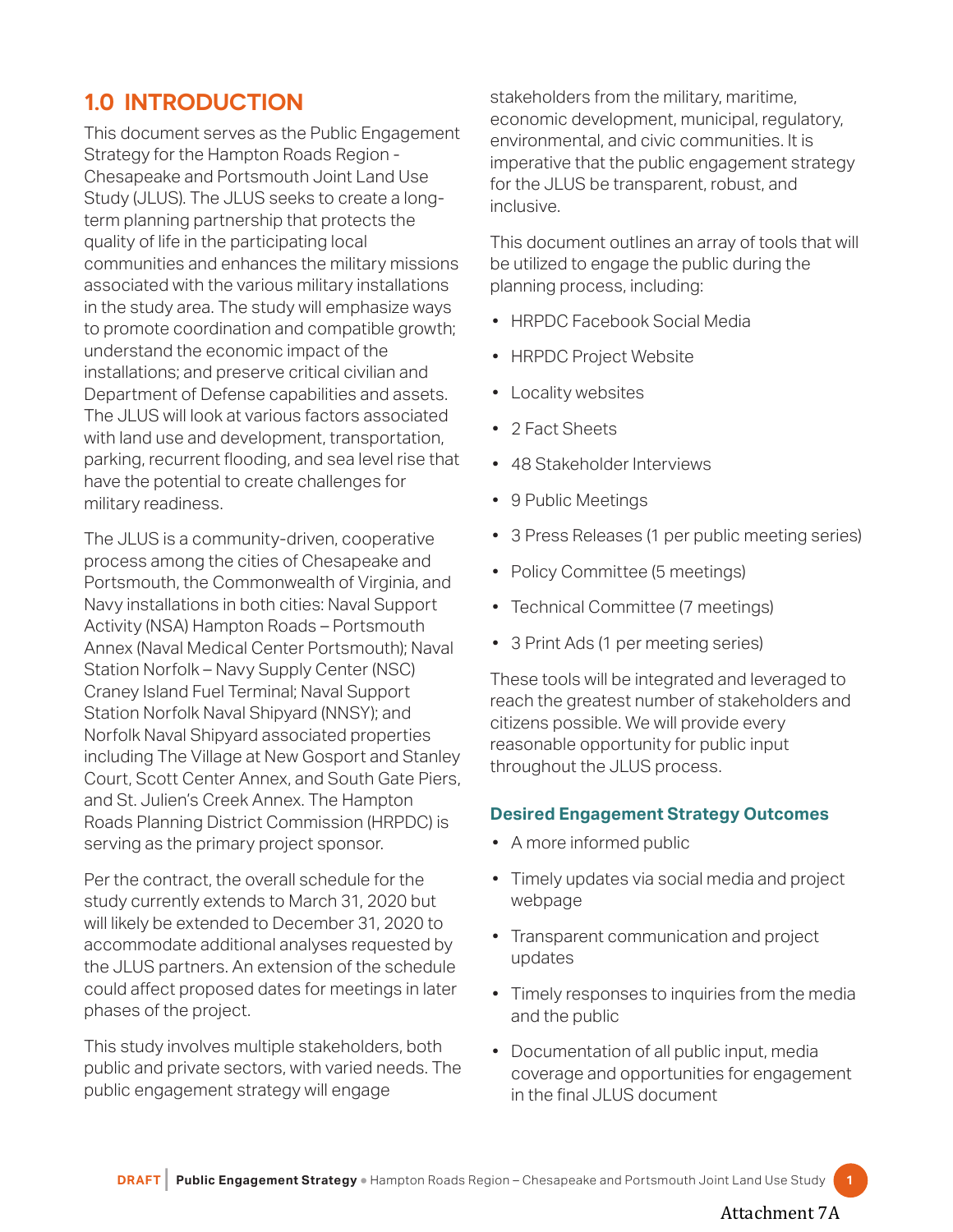## <span id="page-3-0"></span>**2.0 STAKEHOLDER MANAGEMENT**

The AECOM team will manage an overall stakeholder list including members of the Technical Committee, Policy Committee, government officials, and the client project team. The lists will be maintained in Microsoft Excel spreadsheet format and will include the name, organization, title, email, and telephone number for each stakeholder. The list will be updated as needed as committee members are added or removed. It will be used as a distribution list for the issuance of email blasts.

## **Media and Public Relations**

The team will advise HRPDC communications staff to book public affairs programs on local media outlets such as WAVY TV's The Hampton Roads Show and the cable access programs that Chesapeake and Portsmouth conduct, as well as city blogs. We will advise and collaborate with the military installations' Public Affairs Officers (PAOs) to identify opportunities for Navy personnel/ HRPDC staff to attend events, speak to personnel (civilian and uniformed), and contribute content to their respective channels of communications – military publications, email blasts, etc.

HRPDC will serve as the official point of contact for all media-related inquiries.

## **Media Clippings**

The team will utilize Google Alerts to monitor relevant media coverage and will compile news clippings in a monthly report for AECOM to present to HRPDC at the appropriate time.

## **3.0 STAKEHOLDER MEETINGS**

The planning effort will include a series of 48 stakeholder interviews to collect relevant data, insights, and suggestions for topics that should be addressed as part of the JLUS.

HRPDC will take the lead on developing a stakeholder list, in consultation with the JLUS partners and AECOM. The list should be finalized no later than May 24, 2019 so there is ample time for the invitation letter to be sent by HRPDC for June and July interviews. The Policy and/or Technical Committee will approve the list of stakeholders. The AECOM team will secure suitable meeting locations for the stakeholder interviews that are located in Portsmouth and Chesapeake near the study areas and have easy access and ample parking.

Input from the interviews will provide an initial understanding of issues and common themes that will be reviewed with the JLUS committees and can be incorporated into the first round of public meetings.

The AECOM team will be the primary booking point of contact with secondary support provided by HRPDC. We recommend that HRPDC develop and issue a form letter to officially invite participants to the interview at least 30 days in advance. We will provide a sample letter to HRPDC to consider for use in the invitation and will also provide a summary of 'how to prepare' to all invitees. The AECOM team will provide regular updates to HRPDC as the interview schedule is solidified.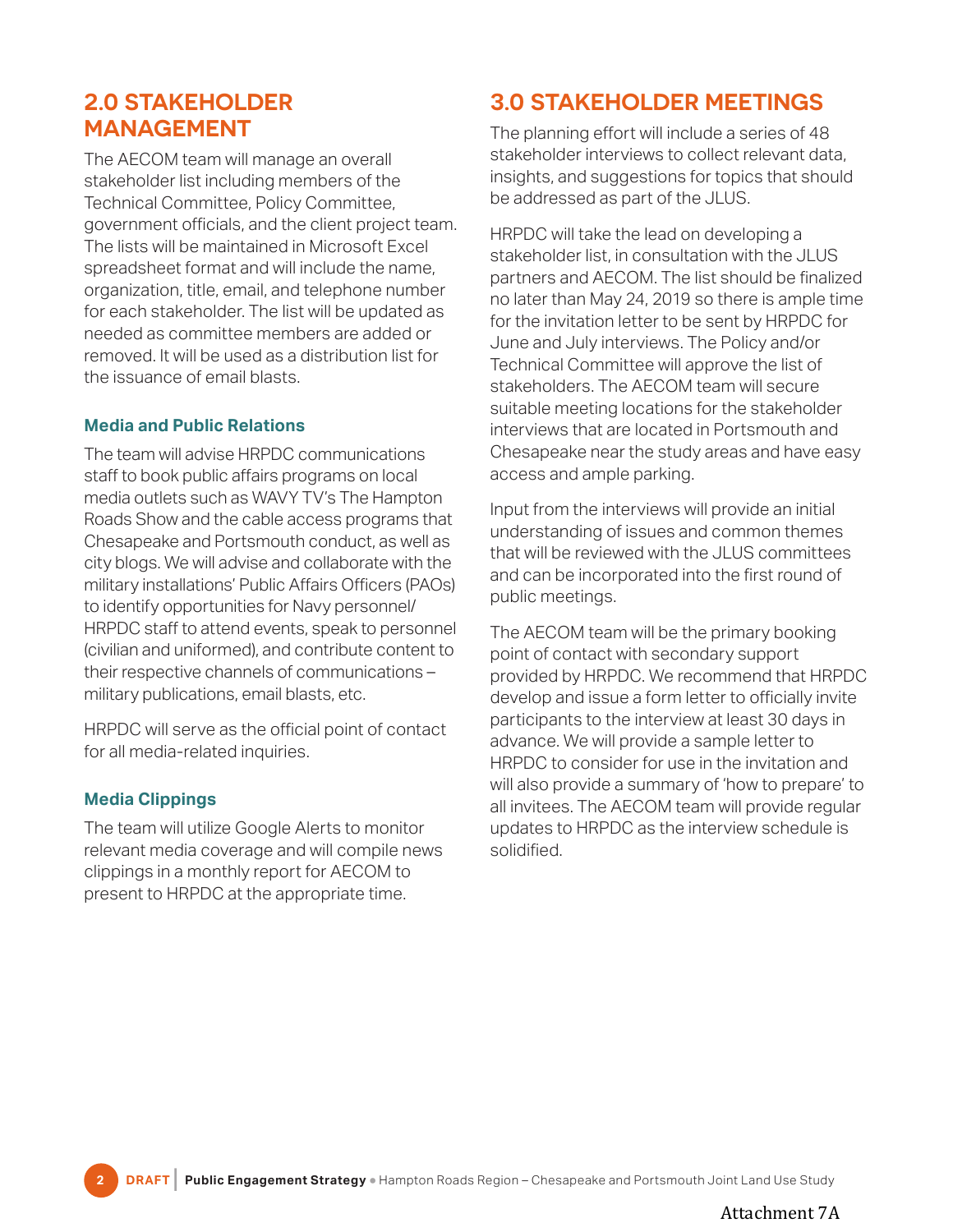# <span id="page-4-0"></span>**4.0 PUBLIC MEETINGS**

The JLUS process will include three series of public meetings, with each series consisting of 3 meetings (for a total of nine public meetings). The topics covered at each public meeting will be confirmed by the Technical Committee.

**Public Meeting Series #1** – Proposed topics include introduction and purpose of the JLUS, overview of the JLUS partners and committee structure, and preliminary findings of what we heard during the stakeholder interviews. The public will have an opportunity to review and validate the findings and/or identify other issues and opportunities. This meetings series is anticipated to occur during Phase 2 of the project.

**Public Meeting Series #2** – Proposed topics for this meeting series include review of findings from the land use, transportation and parking, and flooding analyses and identification of potential strategies for consideration in the Draft Study. This meetings series is anticipated to occur during Phase 4 of the project.

**Public Meeting Series #3** – Proposed topics for this meeting series include a review of the recommendations presented in the Draft Study. This meetings series is anticipated to occur during Phase 5 of the project.

The timing of all public meetings will be influenced by local government calendars and availability of suitable venues. The HRPDC will be responsible for confirming meeting date suitability with the JLUS partners.

It is recommended that the first public meeting series is held in the fall of 2019. We recommend the week of November 12-14, 2019 to allow the team adequate time to review preliminary information with the Technical Committee prior to public engagement. This window occurs after the Veteran's Day holiday and does not conflict with statewide elections happening earlier in the month of November.

The second and third public meeting series dates will be determined based upon the progress of Phase 3 and 4 and feedback from the Technical and Policy committees. It is estimated they would occur in the summer and fall of 2020.

To promote the meetings, the AECOM team will employ the following strategies in an effort to encourage attendance:

- Draft a total of three press releases announcing the series of three public meetings – estimated to occur in fall 2019, summer 2020 and fall 2020, respectively. HRPDC staff and the AECOM team will disseminate the press releases to its media and JLUS stakeholder lists as well as to city and JLUS partner Administrators/PAOs.
- Prepare one print advertisement per meeting series (3 total ads) to be placed in the Chesapeake Clipper and the Portsmouth Bridges supplements of The Virginian-Pilot. Each ad would cover information about the three meetings within the series.
- Communications staff from HRPDC, Navy, and the localities will post announcements on their respective social media platforms and websites. The AECOM team will provide information to these groups for dissemination.
- Draft and issue a Public Service Announcement in advance of each public meeting series.
- Issue two email blasts in advance of each public meeting series directed to the internal and external stakeholder lists. Blasts will occur two weeks and one week prior to the date of each public meeting series. The email blasts will entail:
	- Collaboration with each city's communication and marketing staff and Navy Public Affairs Officers to disseminate press releases and meeting notices via their website and existing social media platforms.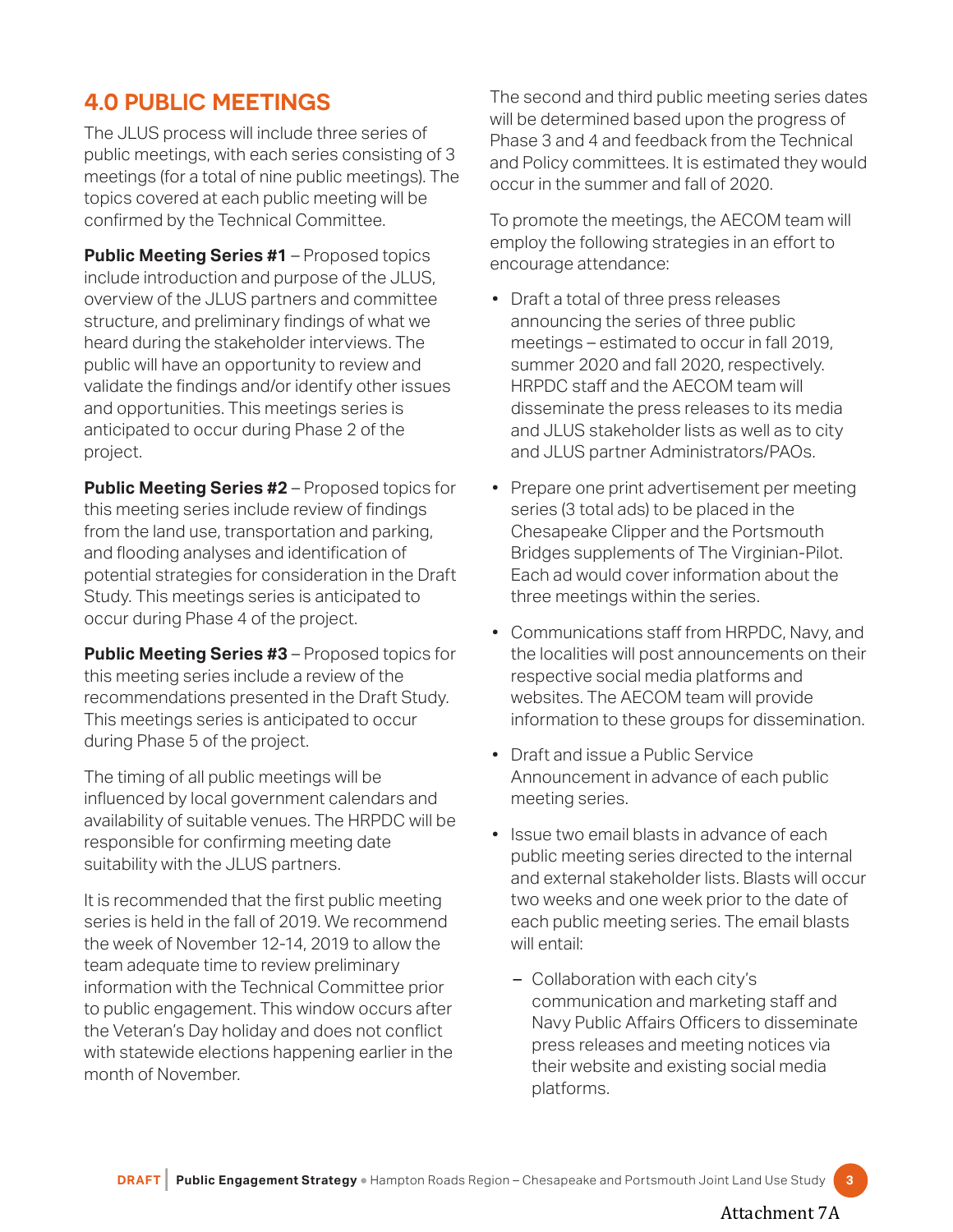- <span id="page-5-0"></span>– Use of existing databases from the City of Portsmouth's poverty study and collaboration with the Portsmouth Redevelopment and Housing Authority to reach public and senior housing residents.
- Working with civic and faith-based organizations from the City of Portsmouth's Build One Portsmouth stakeholders and existing database of the AECOM team. A partial list of those groups include:
	- Park View Civic League
	- Camelot Civic League
	- Cradock Civic League
	- National Association for the Advancement of Colored People (NAACP)
	- Elizabeth River Project
	- Faith-based organizations
	- Olde Towne Civic League
	- Churchland Civic League
	- Port Norfolk Civic League
	- Portsmouth Partnership
	- Hampton Roads Chamber Portsmouth and Chesapeake boards
	- Portsmouth Development Authority
	- Chesapeake Development Authority
- Collaboration with Elizabeth River Project to reach the environmental community by providing content for them to post on their social media platforms.
- Collaboration with Portsmouth Public Schools and PTA to reach youth by providing content for them to post on their social media platforms and announce at their PTA meetings

The AECOM team will advise the Technical Committee on meeting locations that have appropriate A/V resources, seating, parking, access to transit, and proximity for the public in each respective city.

The AECOM team will prepare sign-in sheets, comment forms, questionnaires, and agendas for all public meetings and will manage the sign-in of all participants. AECOM will prepare a meeting summary including sign-in sheets, photos, public input collected during the meeting, and statistics regarding attendance. The summary will be submitted in draft form to HRPDC and the Technical Committee for review.

## **5.0 SOCIAL MEDIA AND WEBSITE PRESENCE**

The social media and website strategy aims to leverage existing platforms of the HRPDC, localities and Navy. The HRPDC will host and manage a JLUS webpage that will contain information about the project process, partners, schedule, methods for input, and materials that are produced and available for review. We recommend that the page goes live after the Policy Committee meeting in May 2019.

The AECOM team will work closely with HRPDC communication staff to keep the HRPDC website and Facebook page current. The AECOM team will provide new content as needed and HRPDC staff will be responsible for managing the website and Facebook page with updates.

We recommend that the Navy and the Cities of Chesapeake and Portsmouth post links to their respective websites on social media platforms.

We also recommend that HRPDC consider establishing a dedicated project email address that can be used on social media platforms and all printed materials that will be distributed to the public.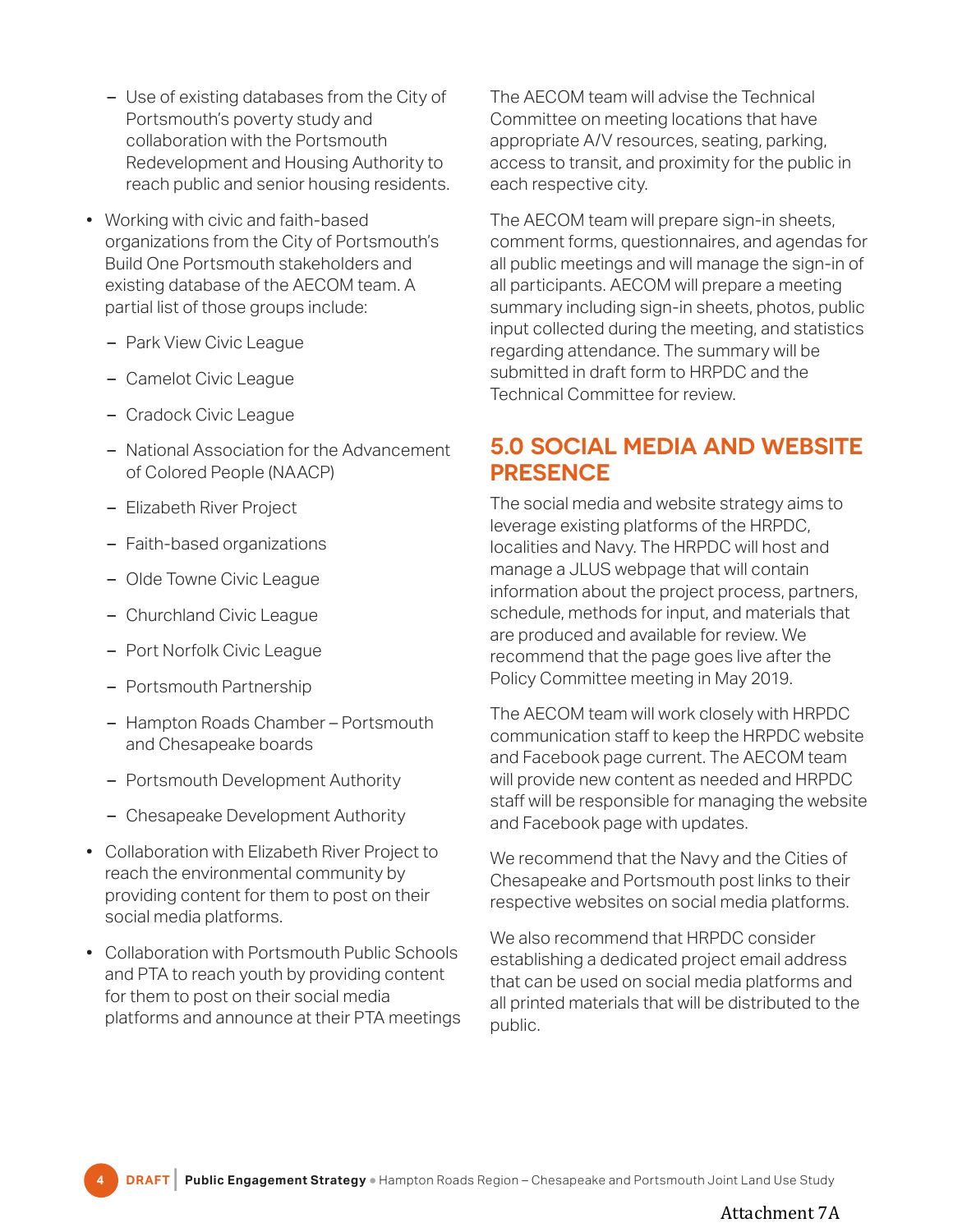# <span id="page-6-0"></span>**6.0 COMMITTEE ROLES**

The JLUS will be guided by two committees that will meet periodically during the process:

**Policy Committee** – Policy Committee members consist of primarily elected officials, city managers, and military installation senior active duty representatives. We anticipate holding five meetings with this committee to obtain key decision-making inputs. This group will ultimately be asked to endorse the plan. They also will be asked to:

- Assist with disseminating JLUS information to their constituents
- Identify stakeholders who should be interviewed
- Direct their communications staff to post links and meeting notices on their social media platforms
- Provide key decision-making regarding plan priorities and strategies
- Monitor the implementation and adoption of policies and strategies

**Technical Committee** – Technical Committee members include city department heads and staff, Navy Region Mid-Atlantic staff, installation planners, and other city staff that provide technical information and guidance to the AECOM team. We anticipate seven meetings with this committee. They also will be advised to:

- Advise the Policy Committee on JLUS-related decisions
- Provide relevant data to the AECOM team
- Notify the AECOM team of any regulatory matters germane to the JLUS process
- Identify/validate critical compatibility issues for analysis
- Assist in the development and evaluation of compatibility criteria and solutions/tools
- Review analyses and provide guidance and review of draft materials
- Serve as liaisons to other department staff

Due to the size of the Technical Committee, it is recommended that each locality appoint a Technical Committee primary POC to aid in decision-making and facilitate review of materials across city departments, as applicable. This core team should comprise one point of contact each from Chesapeake, Portsmouth, and the Navy (regional level), in addition to the HRPDC project manager. This team will ensure that each partner is reviewing and providing consolidated comments in a timely manner. This will also help ensure that any de-conflicting of comments within a single partner group occurs prior to reaching the full committee.

## **7.0 HRPDC TEAM SUPPORT**

The following engagement elements will be led by HRPDC:

- Media relations point of contact
- Development of stakeholder list
- Dissemination of press releases for public meetings
- Development and management of JLUS HRPDC webpage and Facebook page
- Development and management of a project email to be posted across all communication platforms
- Scheduling of all Policy and Technical Committee meetings (handle logistics)
- Scheduling of all public meetings
- Coordination with Technical Committee Management Team